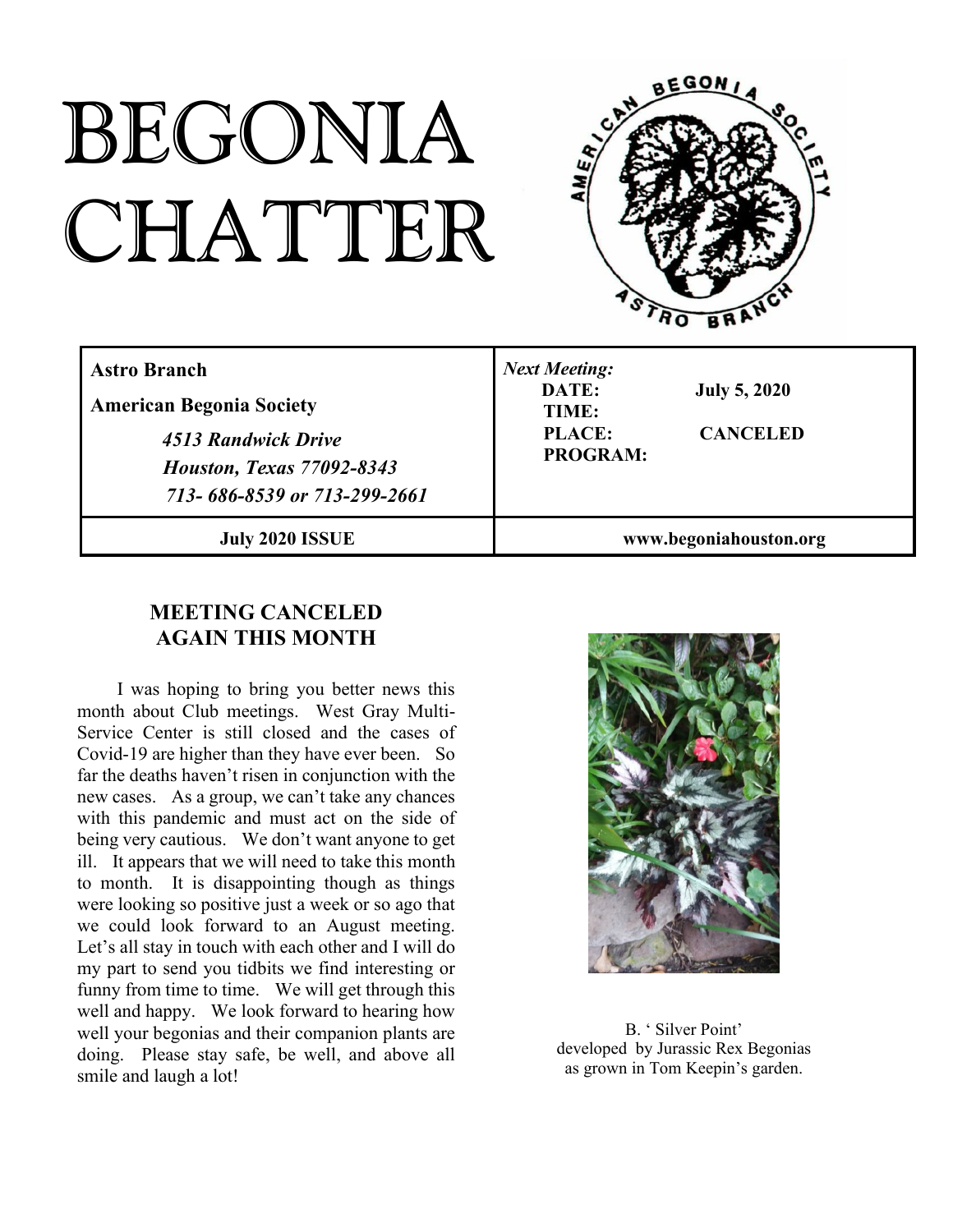#### **WEATHER FORECAST FOR JULY 2020**

According to the United States Weather Service, Houston, and the surrounding areas fall in Region 7 of the National Weather Map. Here is what they predict for June.

Our temperatures will be above normal and precipitation will be near normal. Our average temperatures should range from 82 degrees in the North to 86 degrees in the South. Our coolest temperatures for July will be July  $5^{th}$  &  $6^{th}$ ,  $13^{th}$  thru  $15^{th}$ ,  $21^{st}$  thru  $22^{nd}$ , and  $29^{th}$  thru  $30^{th}$ . Our warmest temperatures for July will be July  $1<sup>st</sup>$  thru  $4<sup>th</sup>$ ,  $8<sup>th</sup>$ thru  $12^{th}$ ,  $17^{th}$  thru  $20^{th}$ , and  $24^{th}$  thru  $28^{th}$ .

There could be a moderate hurricane threat in the last week of July. Otherwise, there will be widely scattered showers and thunderstorms at about 4 day intervals. Rainfall will be most widely spread, along the Gulf.

(The weather forecast above is taken from the **Harris Farmer's Almanac for 2020)**

 $\mathcal{L}_\mathcal{L}$  , which is a set of the set of the set of the set of the set of the set of the set of the set of the set of the set of the set of the set of the set of the set of the set of the set of the set of the set of

#### **HAPPY BIRTHDAY TO YOU!**

Happy Birthday wishes to all our members born in July. We hope your special day is a truly special one.

| Mel Babb            | July 28 <sup>th</sup> |
|---------------------|-----------------------|
| Sara Chumley        | July 26 <sup>th</sup> |
| Gloria Hunter       | July 10 <sup>th</sup> |
| Tom Keepin          | July 18 <sup>th</sup> |
| <b>Shirll Manes</b> | July $25^{\text{th}}$ |
| Janice Shaw         | July 30 <sup>th</sup> |

"Take a few moments to remember all the good things you've seen and done, ways you've grown and things you've learned. Celebrate your memories and your dreams….everything that has made you the wonderful person you are today.

*"Happy Birthday"*

### **PRUNING, PLANTING AND TRANSPLANTING**

#### **July**

| 1 <sup>st</sup>                     | Scorpio   |
|-------------------------------------|-----------|
| $5^{\text{th}}$ & $6^{\text{th}}$   | Capricorn |
| $9^{th}$ , $10^{th}$ & $11^{th}$    | Pisces    |
| $14^{th}$ , $15^{th}$ , & $16^{th}$ | Taurus    |
| $19^{th}$ & $20^{th}$               | Cancer    |
| $29^{th}$ & $30^{th}$               | Scorpio   |
|                                     |           |

#### **August**

| $1st$ 2nd                                           | Capricorn |
|-----------------------------------------------------|-----------|
| $5^{\text{th}}$ , $6^{\text{th}}$ & $7^{\text{th}}$ | Pisces    |
| $10^{th}$ , $11^{th}$ & $12^{th}$                   | Taurus    |
| $15^{th}$ , $16^{th}$ & $17^{th}$                   | Cancer    |
| $23^{\text{rd}}$ & $24^{\text{th}}$                 | Scorpio   |
| $28^{th}$ & $29^{th}$                               | Capricorn |

\*\*\* Planting and Transplanting are best done in Cancer, Scorpio, and Pisces with Cancer being the best.

\*\*\* Best pruning for quick growth is first Taurus and then Capricorn.

(The pruning, planting and transplanting dates above have been taken from the *Harris Farmer's Almanac for 2020*)



B. 'Cotton Candy' grown beautifully by Kathlene Murphy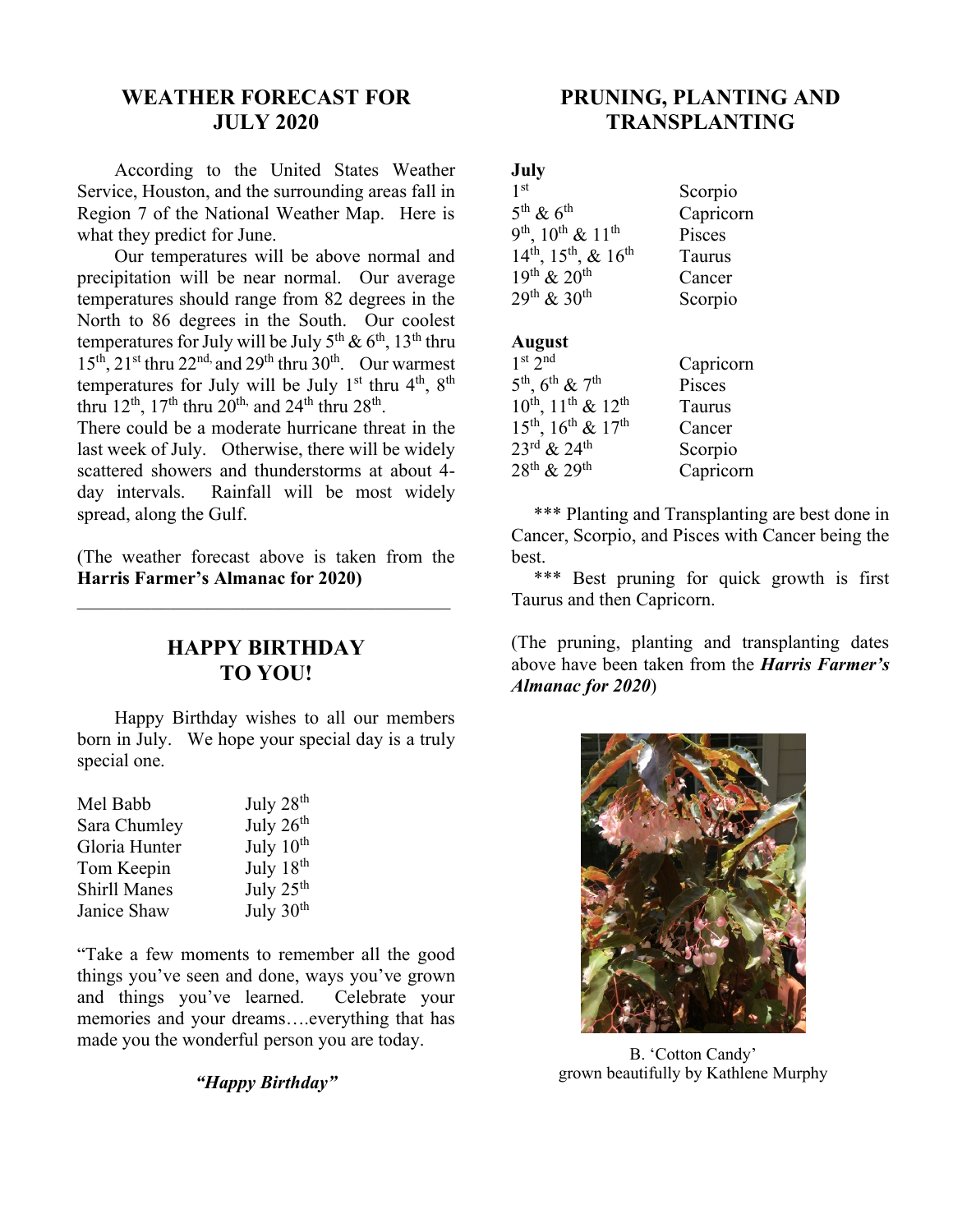### **LUCY MELARA'S UNUSUAL BEGONIA**

In the June 2020 issue of the Begonia Chatter, I shared with you a photograph of a begonia Lucy Melara is growing in her beautiful garden. We asked if anyone knew the begonias name and if two different color bloom influences' on the same plant are normal. We received an answer to our inquiry from Stewart Price of the Atlanta Branch.

Stewart wrote the following:

Thanks for sending out the Astro Branch newsletter. I was fascinated to see the photo of Lucy Melara's begonia. The leaf resembles that of the cane-like cultivar B. 'Ralph Nelson'. The Begonia database shows this cultivar with two different leaf colors-all green or green with silver splotches. The B. 'Ralph Nelson I grew had pure green leaves with the characteristic slightly serrated leaf-like Lucy's. Unfortunately, I was never able to get my plant to bloom, and then I lost it to the plant pathogen *Pithium.* In regards to the odd flower display, it almost reminds me of a sport, except that rather than producing an unusual leaf color, the begonia produced an unusual flower morph. But I'm not sure that ever happens. In ornamental horticulture, this effect is achieved by grafting, but I sincerely doubt that Lucy grafted one begonia limb onto another begonia's trunk and then forgot she did it! (I'm not even sure begonias can be grafted!)

Regards, Stewart



The pictures below are of another unidentified begonia growing in Lucy Melara's beautiful garden. This begonia grows much smaller but produces the same different color inflorescences as B. 'Ralph Nelson'





If anyone can add further light on this we would greatly appreciate it. If you can't, but do think of someone else who can please feel free to send it to them and they can contact Tom Keepin at thefrogman@comcast.net. with any information, they may have. Thank-you!